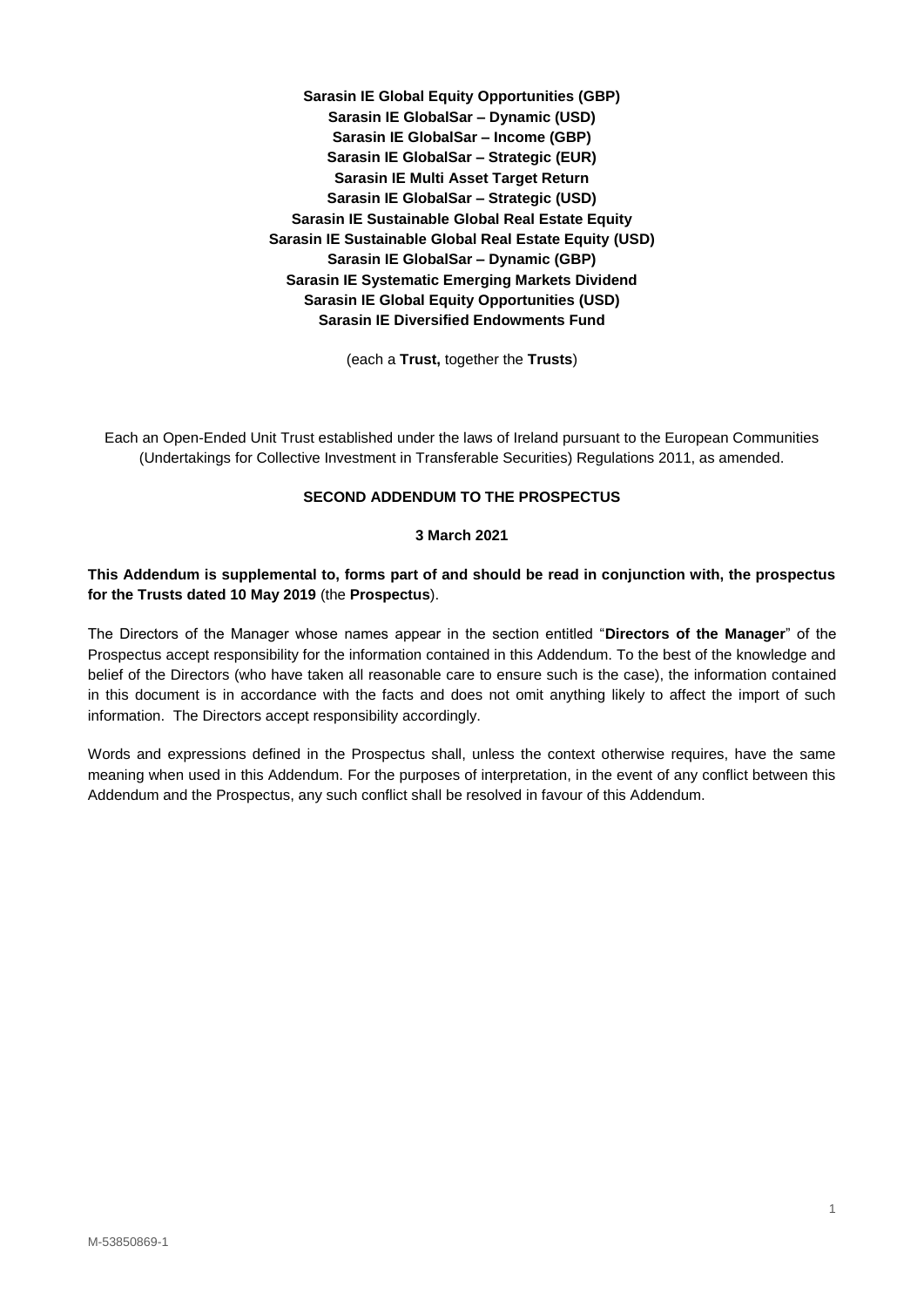The purpose of this Addendum is to:

- Update the Prospectus to include sustainability-related disclosures under the SFDR (as defined below),  $\mathbf{1}$ which will be inserted into the Definitions, the Trusts and Risk Factors sections of the Prospectus; and
- $\overline{2}$ Update the Supplements of the Trusts to include sustainability-related disclosures under the SFDR (as defined below), which will be inserted into the Investment Policy sections of each Supplement.

# **AMENDMENTS TO THE PROSPECTUS**

#### **DEFINITION OF SFDR** 3

3.1 *"SFDR means regulation (EU) 2019/2088 of the European Parliament and of the Council of 27 November 2019 on sustainability-related disclosures in the financial services sector, as amended and as may be further amended."*

#### $\overline{4}$ **DEFINITION OF SUSTAINABILITY RISK**

4.1 *"Sustainability Risk means, in the context of a Trust, an environmental, social or governance event or condition that, if it occurs, could cause an actual or a potential material negative impact on the value of the investment. The impact of sustainability risks applicable to the Trusts is detailed in the Risk Factors section."*

### $\overline{5}$ **SUSTAINABILITY DISCLOSURES**

A new Sustainability section shall be included in the section of the Prospectus entitled 'Trusts' to read as follows**:** 

### 5.1 *Integration of sustainability risks into investment decisions*

*"The Manager delegates portfolio management to the Investment Manager which integrates the assessment of sustainability risks into investment decisions. A sustainability risk in the context of the Trusts is an environmental, social or governance (ESG) event or condition that, if it occurs, could cause an actual or a potential material negative impact on the value of the investment.* 

*The Investment Manager takes account of the potential for a material negative impact on the value of each investment by considering a full range of ESG issues. These issues apply to equities, bonds and alternative investments.* 

*For each investment, environmental assessments may include: climate change; use of materials, waste and failure to recycle (Circular Economy); land and biodiversity damage; water and ocean pollution and mismanagement; air and particulates pollution.* 

*For each investment, social assessments may include: supply chain including working conditions, forced labour and discrimination; employee contracts and treatment; customer harms (including, for example, harms such as cancer from tobacco smoking or addiction to gambling); bribery and corruption; unfair social contribution and broader societal impacts such as tax behaviour.* 

*For each investment, governance assessments may include: board structure; investor rights; reporting and controls; executive remuneration; business ethics (including culture and integrity).* 

*Sustainability risk can either represent a risk on its own or have an impact on other risks and contribute significantly to those risks, such as market risks, operational risks, liquidity risks or counterparty risks.* 

*The identification of sustainability risks may alter the financial case for an investment and change the investment decision. For example, recognising a risk may cause the Investment Manager's assumption for*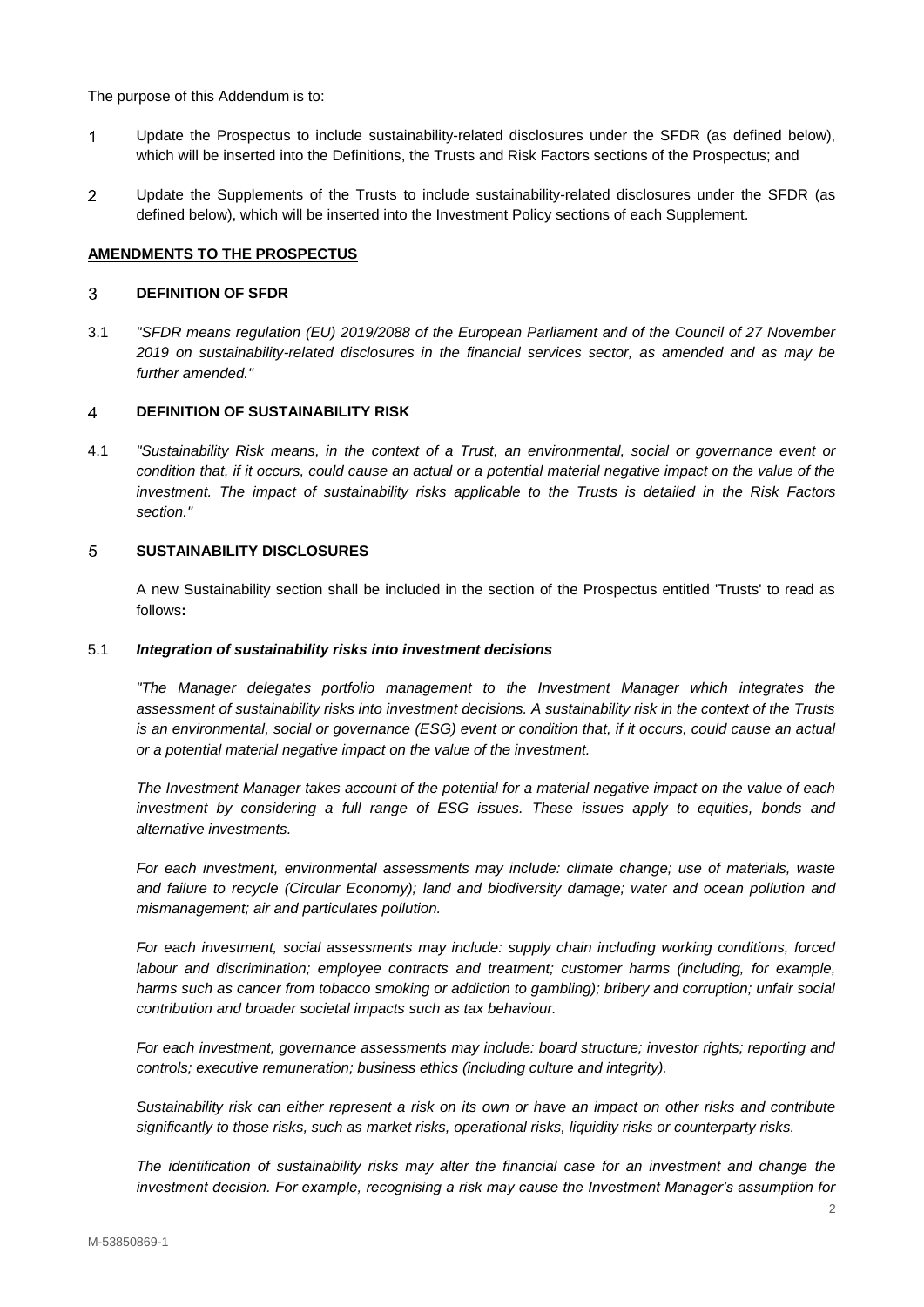*the cost of capital for that entity to rise (reducing the estimated valuation of the investment) or estimates of future returns to be lowered.* 

*Identification of a significant sustainability risk may not lead to the sale or avoidance of an investment if mitigation of the risk is possible. The primary mitigation strategy is a change in the business activity that gives rise to the sustainability risk, and this can be encouraged by the shareholders engaging with the management or voting at company meetings. The Investment Manager has an active ownership policy; in the case of equities, it implements a voting policy that is aligned with its ESG expectations, and undertakes more intensive engagements with issuers to seek action to mitigate an identified sustainability risk. More details on these activities are provided by the Investment Manager at [www.sarasinandpartners.com/stewardship"](http://www.sarasinandpartners.com/stewardship)*

# 5.2 *The principle adverse impacts of investment decisions on sustainability factors*

*"The Manager does not currently consider the adverse impacts of its investment decisions on sustainability factors in the manner prescribed by Article 4(1) of SFDR.*

*Investment management of the Trusts is delegated to the Investment Manager which has its own processes to consider adverse impacts and incorporate sustainability considerations into its investment processes through the identification, analysis and management of sustainability risks and opportunities. Further details can be found at [www.sarasinandpartners.com/stewardship](http://www.sarasinandpartners.com/stewardship)*

*The Manager continues to monitor the evolving regulatory environment and review whether to consider adverse impacts of investment decisions on sustainability factors in the manner prescribed by Article 4(1) of SFDR."*

#### 6 **SUSTAINABILITY RISKS**

Additional risks shall be included in the section of the Prospectus entitled 'Risk Factors' to read as follows**:** 

### 6.1 *Assessment of the likely impacts of sustainability risks on the returns of the Trusts*

*"For the Trusts, the Investment Manager believes that taking account of sustainability risks may enhance future returns, compared with a portfolio where sustainability risks are not taken into account.*

*Where sustainability risks are identified as potentially material to the whole Trust, such as climate change, the exposure to that risk across the fund is evaluated. The impacts of a sustainability risk may be numerous and vary depending on the specific risk, region and asset class.* 

*Where the Investment Manager finds that there are market practices or policies negatively impacting prospects for sustained value creation, and where it believes it can contribute to change, it may seek to do so. In particular, where the Investment Manager identifies policies that lead to heightened sustainability risks, it may seek to engage with governments, regulators and market influencers, such as independent standard setters or auditors to promote action that mitigates these risks."*

### **AMENDMENTS TO THE SUPPLEMENTS OF THE TRUSTS**

### $\overline{7}$ **SUSTAINABILITY DISCLOSURES**

7.1 The disclosure below shall be included in the Investment Policy in the Supplements of each the following Trusts:

Sarasin IE Global Equity Opportunities (GBP) Sarasin IE GlobalSar – Dynamic (USD) Sarasin IE GlobalSar – Income (GBP) Sarasin IE GlobalSar – Strategic (EUR)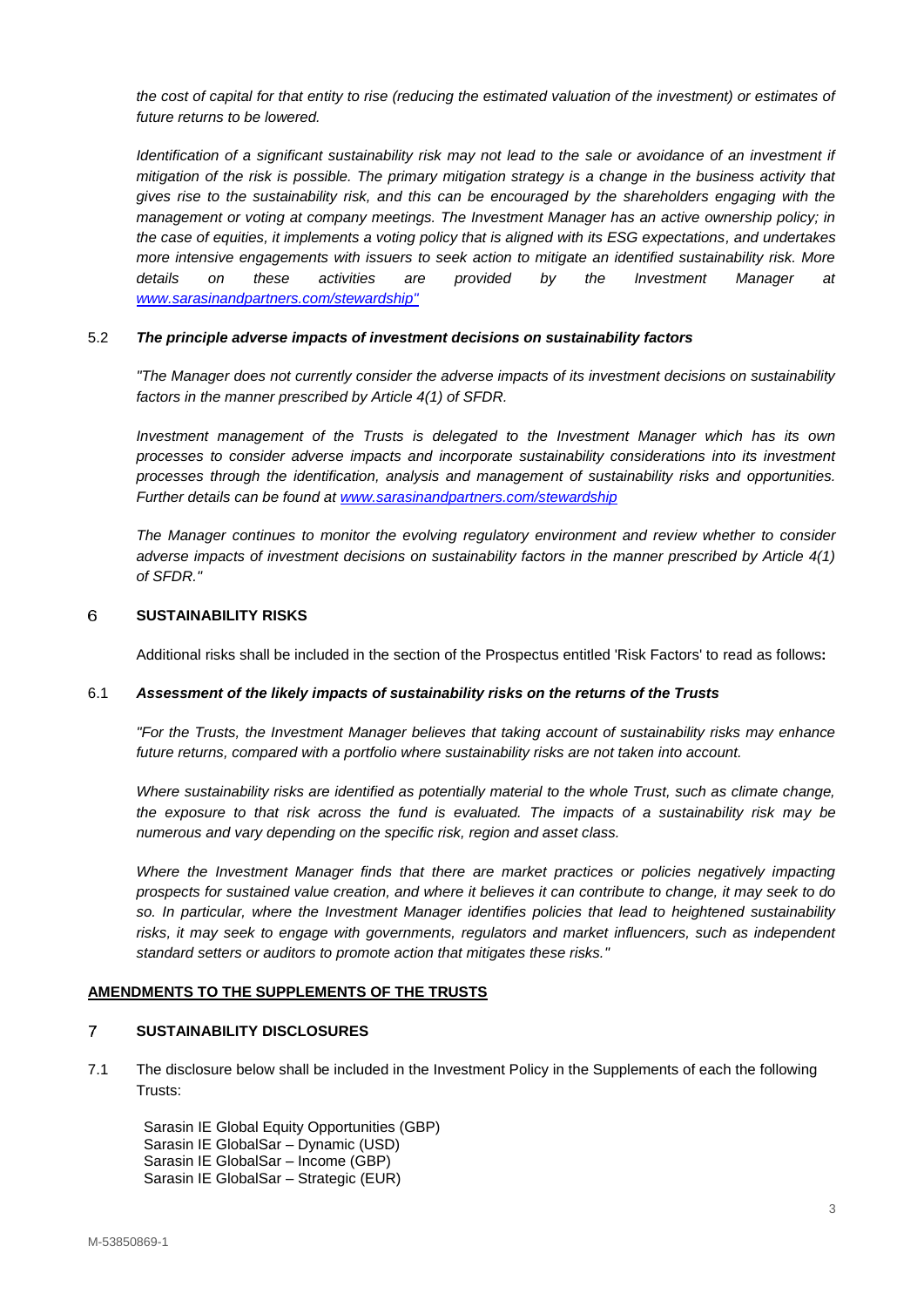Sarasin IE Multi Asset Target Return Sarasin IE GlobalSar – Strategic (USD) Sarasin IE GlobalSar – Dynamic (GBP) Sarasin IE Global Equity Opportunities (USD) Sarasin IE Diversified Endowments Fund

"*As part of the Trust's investment strategy, the Investment Manager will assess securities for environmental, social and governance issues and consider sustainability risks to inform the security selection in the Trust. Decisions to purchase or sell investments will be influenced by consideration of sustainability risks*."

7.2 The disclosure below shall be included as an appendix to the Supplements of each the following Trusts:

Sarasin IE Global Equity Opportunities (GBP) Sarasin IE GlobalSar – Dynamic (USD) Sarasin IE GlobalSar – Income (GBP) Sarasin IE GlobalSar – Strategic (EUR) Sarasin IE Multi Asset Target Return Sarasin IE GlobalSar – Strategic (USD) Sarasin IE GlobalSar – Dynamic (GBP) Sarasin IE Global Equity Opportunities (USD) Sarasin IE Diversified Endowments Fund

"*In accordance with Article 8 of SFDR, this Trust promotes environmental or social characteristics, but does not have sustainable investment as its objective.* 

*The Investment Manager believes that social and environmental impacts can represent material risks to investment values and a narrow focus on financial factors is unsustainable.*

*Environmental or social characteristics are promoted in two ways: first, the Investment Manager has developed and operates detailed methodologies to assess, measure and monitor the environmental and social factors for investments within each asset class. For each asset class there is a common set of considerations.*

*For each investment, environmental assessments may include: climate change; use of materials, waste and failure to recycle (Circular Economy); land and biodiversity damage; water and ocean pollution and mismanagement; air pollution and particulates.*

*For each investment, social assessments may include: supply chain including working conditions, forced labour and discrimination; employee contracts and treatment; customer harms (including, for example, harms such as cancer from tobacco smoking or addiction to gambling); bribery and corruption; unfair social contribution and broader societal impacts such as tax behaviour.*

*Secondly, the Investment Manager also promotes positive environmental and social outcomes through its engagement with investee entities and broader policy outreach. It devotes resources to raising concerns with entities where their environmental, social and/or governance performance is inadequate, and in the case of equity holdings, it implements a voting policy that is aligned with its ESG expectations. It may join collective actions on sustainability issues or pledge certain actions to promote sustainable outcomes on behalf of the Trust.* 

*It is the Investment Manager's intention that all of the Trust's investments are aligned with the environmental and social characteristics it promotes. However, exceptions may occur if sufficiently detailed information about the investment cannot be obtained but the Investment Manager believes that the investment does not conflict with the objective and policy of the Trust.*

*More product-specific information about the Trust can be found on the website at [www.sarasinandpartners.com"](http://www.sarasinandpartners.com/)*